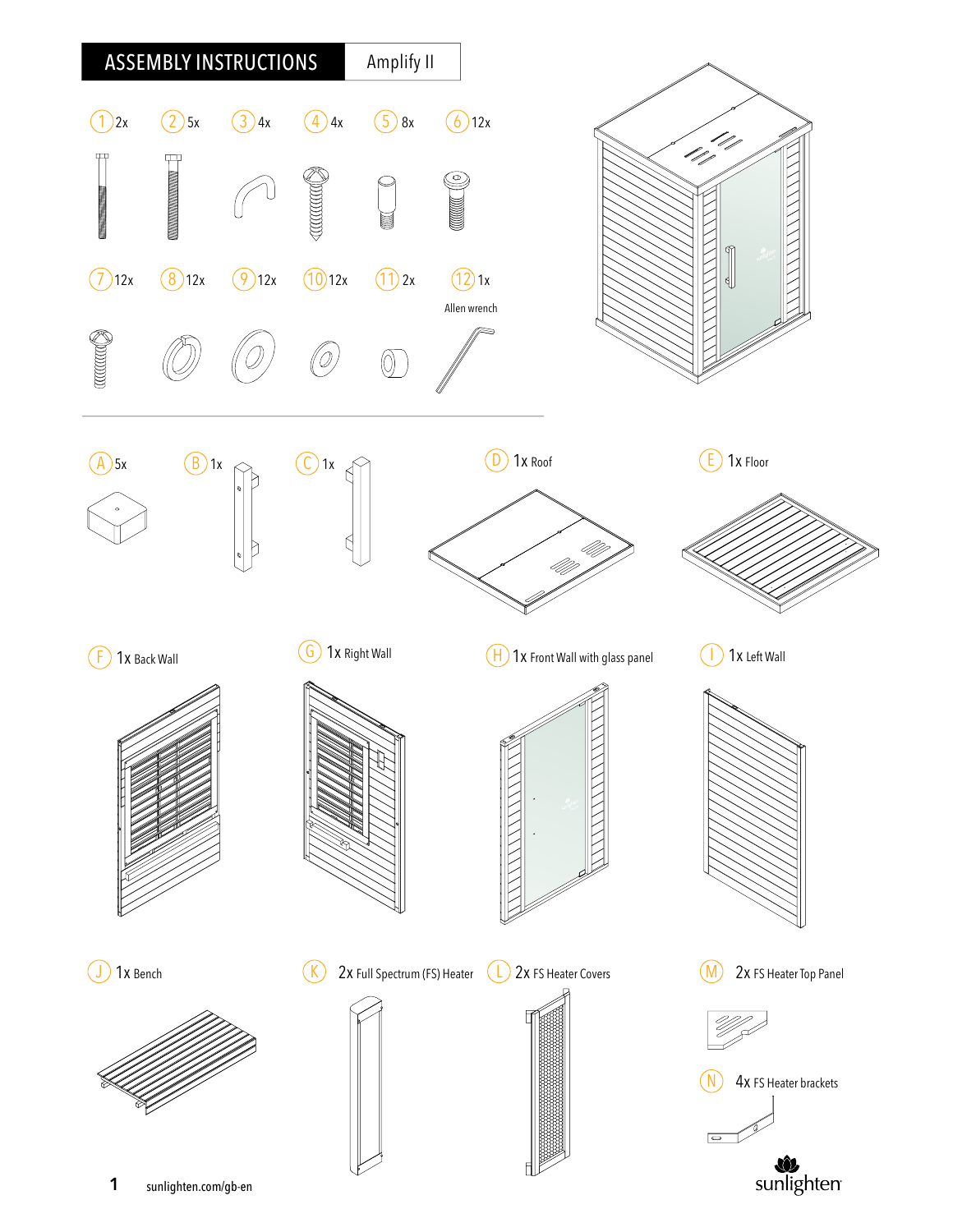#### PRE-STEPS

Unpack each wall segment from the shipping material. Stage each wall segment in the room you will be assembling the unit.

230V, 21000 watts. 3m cord exists from back left of roof. See USER MANUAL for additional specs.

### STEP 1

Attach the feet pegs  $(A)$  with supplied Allen wrench and bolts  $(2)$  to the underside of floor  $(E)$ .

NOTE: Make sure the floor panel is on a surface that is perfectly level and relatively smooth.



#### STEP 2

Place the back wall  $\left(\frac{F}{F}\right)$  on the back of the floor panel  $\left(\frac{F}{F}\right)$ .

Be sure you have two people assisting with this step.

This is the side with the sauna information label on the bottom edge.

 $(F)$ 

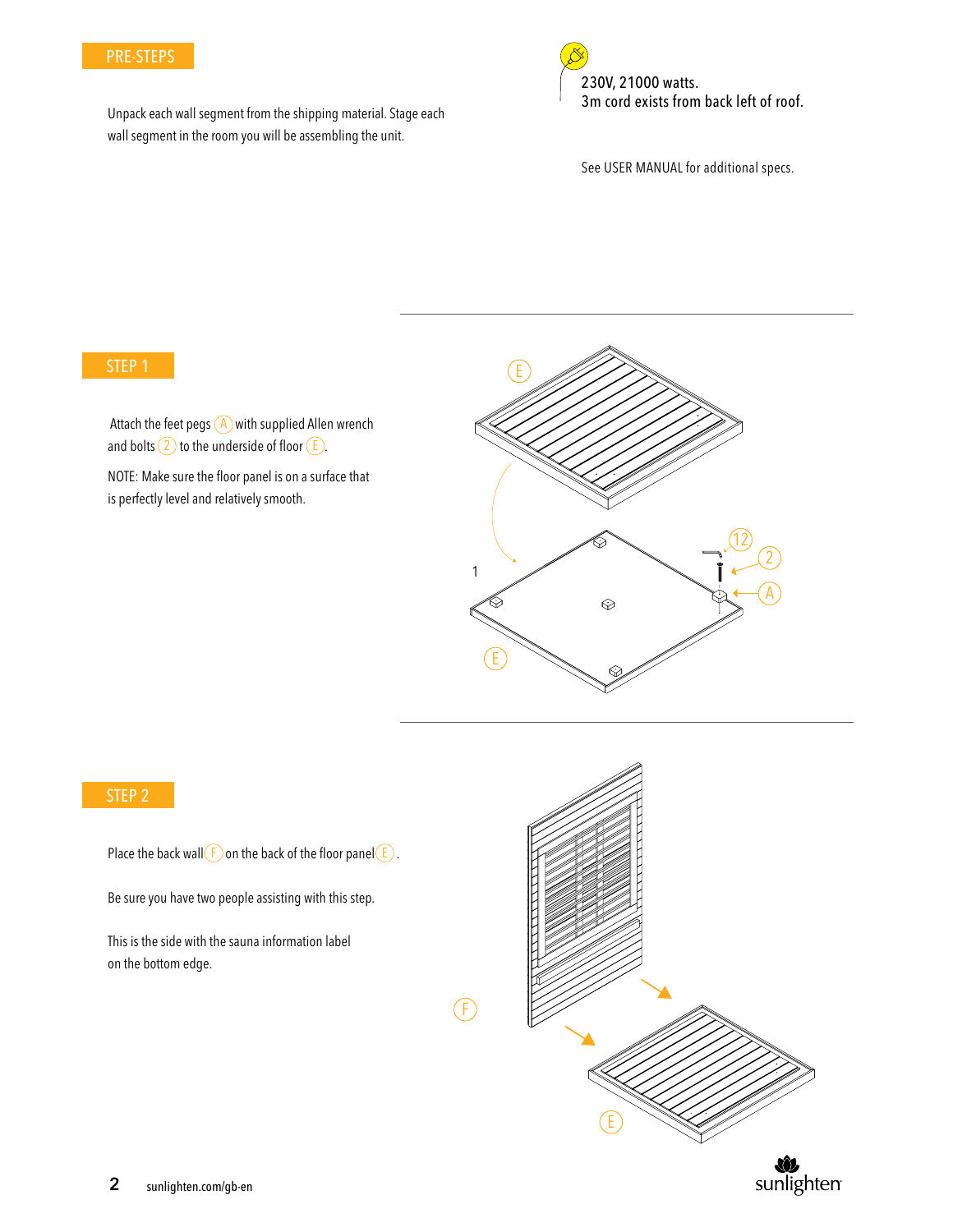

Place right wall  $\left(\frac{G}{D}\right)$  on the right side of floor panel  $\left(\frac{F}{D}\right)$ . This wall panel should sit flush once properly seated. Make sure no gaps are visible in the corner of the two walls as you insert it. It should be inserted flush.



# STEP 4

As you insert each wall segment, you will insert the U-clips  $(3)$  in the pre-drilled holes in the corner  $(H)$ .

This will keep the walls sealed together.

The front wall will be inserted next. Be careful of the glass door and panel as you insert the wall.



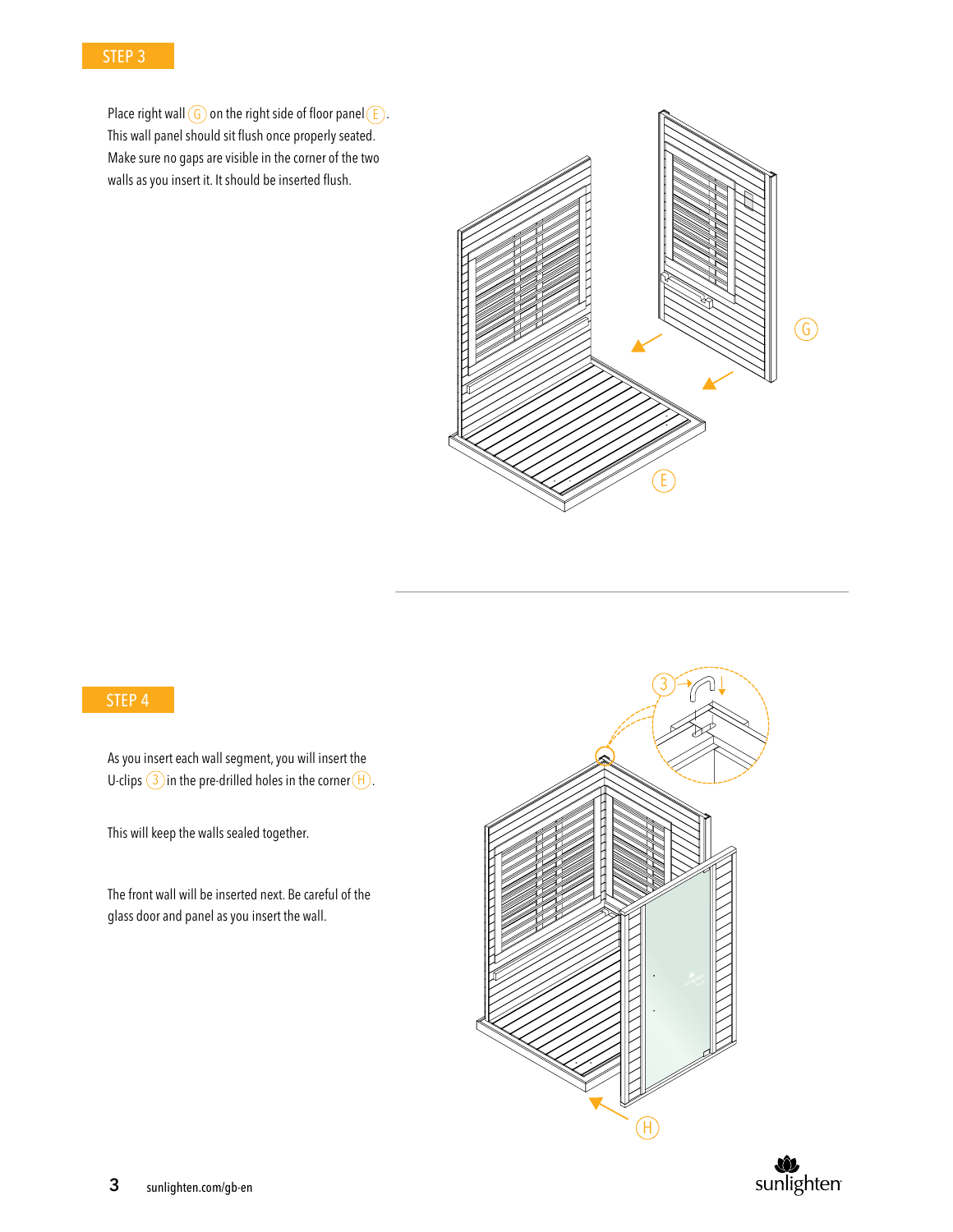

After securing the U-clip  $(3)$ , the left wall  $\bigcup$  will be the last to be inserted. Make sure it is flush and no gaps are showing in the corners.

NOTE: If you ever have trouble getting a U-clip to slide in, this can be resolved by tapping it with a hammer.



## STEP 6

Once all the U-clips have been inserted in the corners, the next step will be to place the roof  $\Box$ on top. Make sure the side with the main power cord receptacle faces the back.



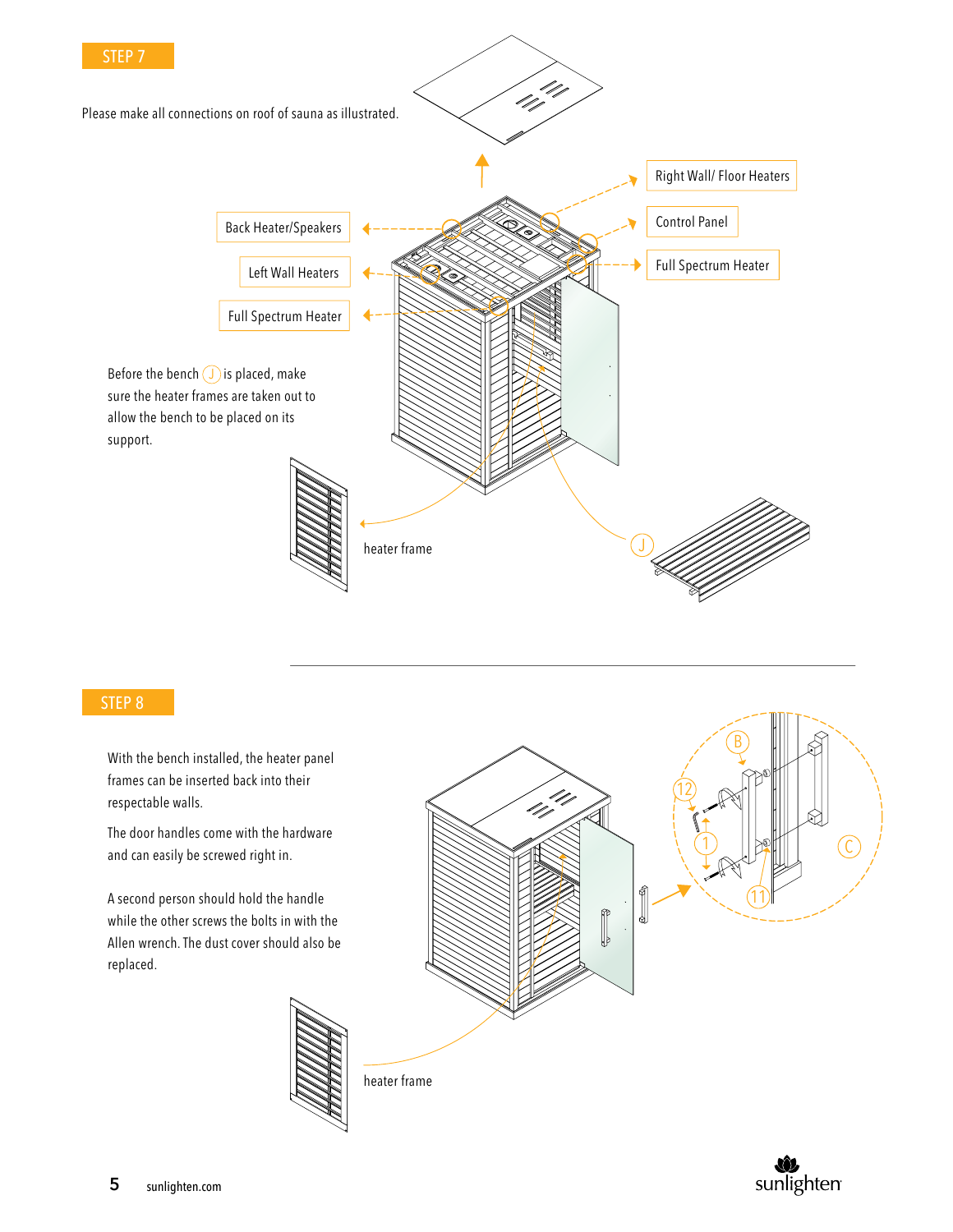### STEP 9

Connect 2 brackets  $(N)$  to the back of the Full Spectrum heater  $\circledk$ .



## STEP 10

Connect the cable at the base of the Full Spectrum heater  $(K)$  to the socket at the base of the inside  $\overline{K}$ front wall.

## STEP 11

Fix both brackets (N) attached to Full Spectrum heater  $\overline{K}$  on either side of heater into pre-drilled holes on front right inside corner sauna walls. Repeat Steps 9-11 for the second FS Heater on front left inside corner sauna walls.



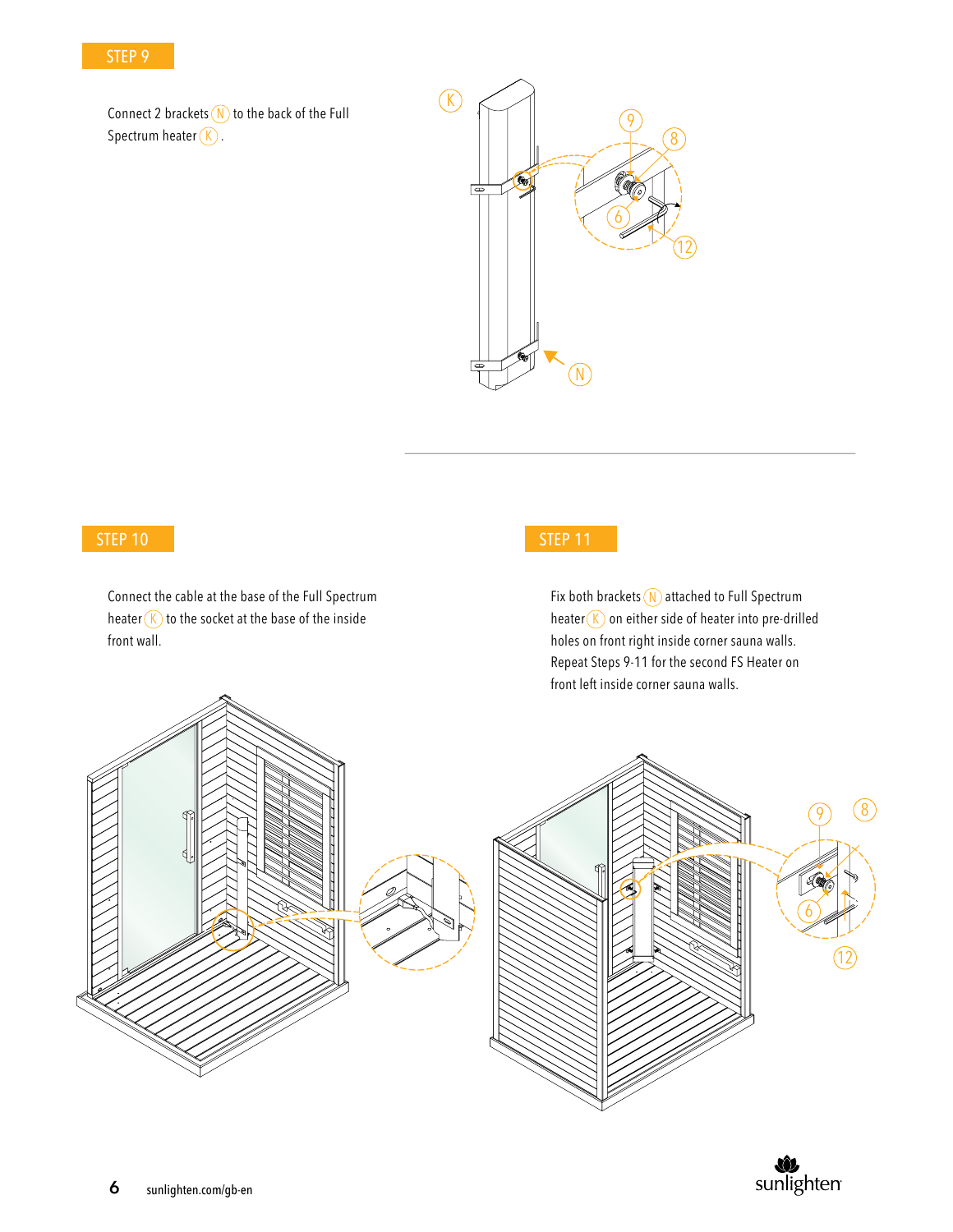### STEP 12



#### STEP 13



Insert  $(5)$  into pre-drilled holes on walls for the FS heater top panel  $(N)$ . Screw $\left(4\right)$  into pre-drilled holes to secure brackets.

Add FS heater top panel  $(N)$  to both FS heaters.